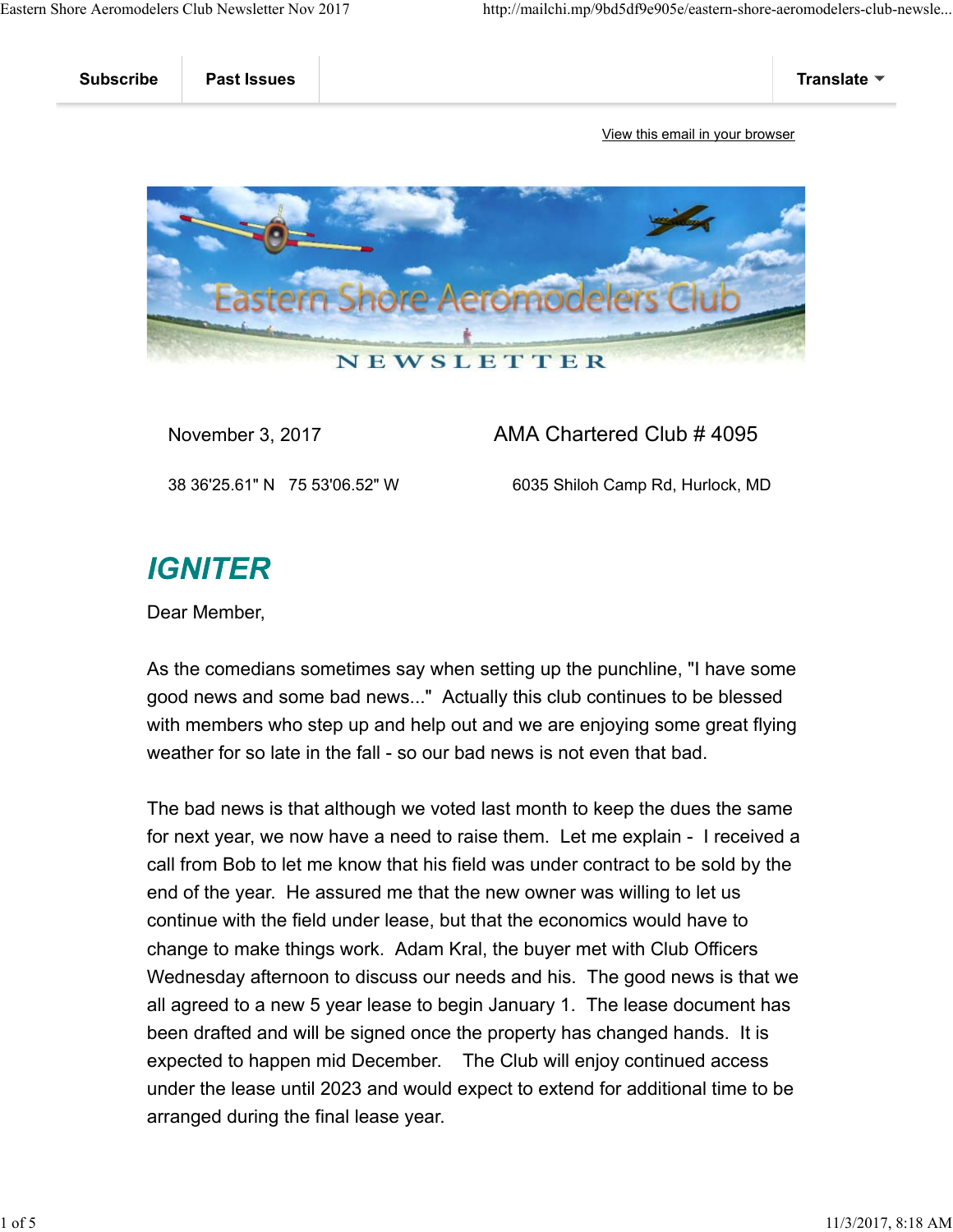As you all know, we thrive because of our approach to our neighbors and a policy of inclusion when it comes to different model airplane activities. We are pursuing events for next year that include a Jet Rally, and possibly an Electric Powered Glider contest. To the extent that we can host events where visitors come and pay entry fees, we hope to lessen the pressure on member dues in covering our operating costs. Dues for next year will need to be \$125 with a timely payment discount to \$100 if paid by January 31. (call it \$100 because we know y'all renew and pay on time) As you will discover if you shop around, other area clubs already have dues at this level without having the wonderful place to fly that we enjoy. We will be discussing the details at the club meeting next week.

I also want to take this opportunity to thank Bob Humphries for the gift of his field for all these years. While we did pay rent, the rate was really a gift from Bob and not what the land should produce for the owner of a farm field. He literally put our club on the map and we enjoy hosting IMAC and control line events each year with pilots from up and down the East Coast giving us rave reviews. Do personally thank him for his generosity since 2006.

Jack

Now for a little fun -- can you guess which plane below is still in one piece?? Keep it to yourself, because we all love our planes and don't like to dwell on our mishaps.

 $\mathcal{L}_\text{G}$  , and the contribution of the contribution of the contribution of the contribution of the contribution of the contribution of the contribution of the contribution of the contribution of the contribution of t



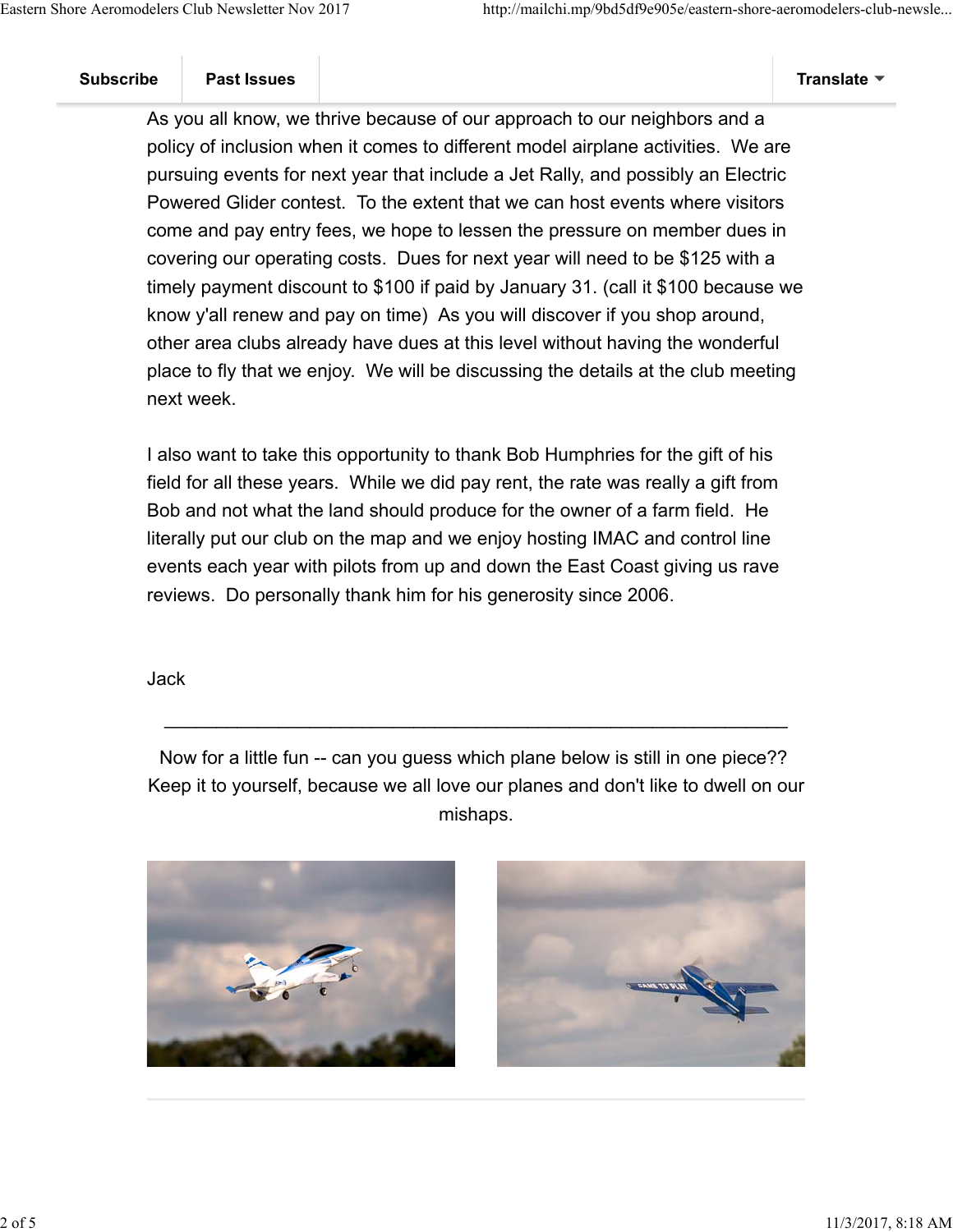## A Meeting was called to order on . . .

October 11, 2017 at the Train Station at 7pm. The Treasurer reported \$5,135.41 in savings and \$841.76 in checking.

Nominations for club officers were made for the current slate of Officers who have expressed willingness to serve another year. A unanimous vote for the current slate of Officers was noted. Club Dues were discussed. With the treasury in surplus, and mower repair and field maintenance estimates in the reasonable range, the club voted to hold dues the same for next year.

Mower repair was discussed and Skip will work on leveling the deck after the grass stops growing this winter. Pilot boxes and fence repairs will be assessed in the spring for repair/replacement. Some additional picnic tables were suggested for next year.

There being no further business, the meeting was called to a close at 7:20 pm.

• November 8 - Club meeting at the Train Station 7pm

December 13 - Christmas Party Meeting 7pm — at the train station. As usual, expect to have very little business with lots of good food. Friends and spouses welcome.